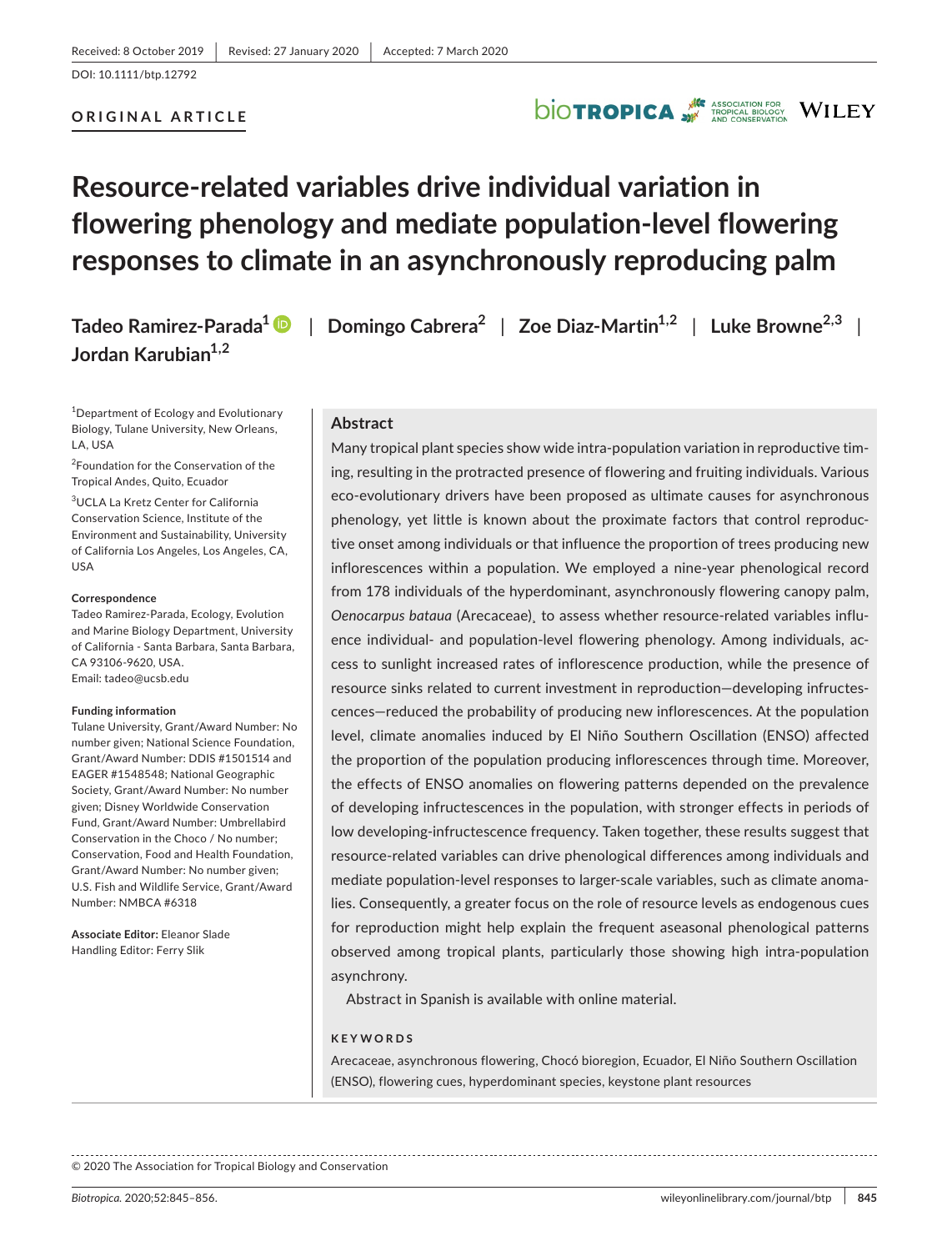# **1** | **INTRODUCTION**

The tropics harbor a great diversity of plant species that do not respond to seasonal climate and photoperiod as flowering cues. For example, some dominant tropical plant taxa exhibit mass flowering and fruiting patterns of irregular, supra-annual periodicity (i.e., masting) (Appanah, 1985, 1993). Other species reproduce several times a year at irregular time intervals that do not match seasonality in climate nor photoperiod (Bullock, Beach, & Bawa, 1983; Medway, 1972; Newstrom Frankie, & Baker, 1994a; Newstrom, Frankie, Baker, & Colwell, 1994b). Another common tropical phenological pattern is that of intra-population reproductive asynchrony, characterized by wide variation in reproductive rates and timing among individuals (Janzen, 1979). Asynchronously reproducing species are frequent in many communities (Hamman, 2004; Newstrom et al., 1994a, 1994b) and play important ecological roles within ecosystems, as the protracted presence of flowering and fruiting individuals can provide keystone plant resources to animals (Lambert & Marshall, 1991, Diaz-Martin, Swamy, Terborgh, Alvarez-Loayza, & Cornejo, 2014). While some tropical taxa use climatic conditions occurring suband inter-annually to cue reproduction in synchronous flowering events (e.g., Augspurger, 1983; Sakai et al., 2006; Wright, Calderón, & Muller-Landau, 2019), the proximate factors generating the wide variation in phenology among individuals of asynchronous species and the drivers of their population-level reproductive patterns remain unresolved. Identifying these proximate drivers would improve our ability to forecast temporal fluctuations in flower and fruit abundance in rain forest ecosystems and the aggregate responses of tropical plant communities to climate change.

Variation in resource acquisition and allocation may mediate reproductive asynchrony. Flower production and fruit production impose significant carbon and inorganic nutrient costs for most plants, requiring the allocation of current assimilates or depletion of stored reserves (Obeso, 2002; Reekie & Bazzaz, 1987; Stephenson, 1981). Some plants produce reproductive biomass in proportion to available resources (i.e., resource tracking, Fenner, 1998), but others may initiate flowering only after reaching threshold resource levels. Accordingly, some species halt flowering, sometimes for several seasons, following resource depletion in high seeding years (Crone, Miller, & Sala, 2009; Crone & Rapp, 2014; Miyazaki, Osawa, & Waguchi, 2009). Furthermore, molecular studies have demonstrated that resource levels play important roles as endogenous signals for reproductive development (Lastdrager, Hanson, & Smeekens, 2014; Ruan, 2014; Wahl et al., 2013). These observations suggest that individuals might initiate reproduction in response to endogenous factors signaling sufficient resources for flowering and fruiting (Isagi, Sugimura, Sumida, & Ito, 1997; Satake & Iwasa, 2000). If so, we would predict individual-level factors affecting resource acquisition, allocation and storage to cause variation in phenology.

Individual-level factors known to affect resource assimilation and allocation also influence plant phenological behavior (e.g., García León, Martínez Izquierdo, Mello, Powers, & Schnitzer, 2018; Martínez-Ramos, Anten, & Ackerly, 2009; Poorter et al., 2019;

Visser et al., 2016). Among them, access to sunlight and size appear to play predominant roles in natural populations. Sunlight exposure increases photosynthetic rates, even in shade-tolerant species (Amadeu, Sampaio, & Santos, 2016; Chazdon & Pearcy, 1991), affecting the probability and timing of flowering, reproductive effort, crop sizes, fruit and flower abscission rates, and sex expression (Cai, 2011; Lorenzo et al., 2019; Poorter et al., 2019; Stephenson, 1981; Tucker-Lima, Caruso, Clugston, & Kainer, 2018). Additionally, resource allocation is often size-dependent (allometric), with larger plants directing a greater proportion of available resources to reproduction than smaller ones (Bonser & Aarssen, 2009; Tucker-Lima et al., 2018; Visser et al., 2016; Weiner, Campbell, Pino, & Echarte, 2009).

At the population level, researchers have emphasized the role of climate as a cue that synchronizes flowering among conspecifics (Mendoza, Peres, & Morellato, 2017; Rathcke & Lacey, 1985; Wright & van Schaik, 1994). However, climate also determines resource availability, either directly by mediating the supply of abiotic resources (e.g., water, sunlight) or indirectly through its influence on biotic processes that modify available resource pools (e.g., primary productivity, mycorrhizal function, and microbial activity) (Fernández-Martínez, Vicca, Janssens, Espelta, & Peñuelas, 2017; Högberg et al., 2010; Orwin et al., 2015; Richardson et al., 2005; Yang, Bastow, Spence, & Wright, 2008). In tropical rain forests, heavier rainfall at the end of the dry season may increase litterfall (Martínez-Yrízar & Sarukhán, 1990), greater cloud cover can decrease primary productivity (Graham, Mulkey, Kitajima, Phillips, & Wright, 2003), and higher temperatures can lead to greater soil nitrification and mineralization (Breuer, Kiese, & Butterbach-Bahl, 2002). Therefore, the climate can also influence plant phenology through its effect on resource budgets (Allen, Millard, & Richardson, 2017; Crone & Rapp, 2014; Satake & Iwasa, 2000).

Anomalies in El Niño Southern Oscillation (ENSO) generate dramatic examples of such associations. ENSO is an irregular fluctuation between warm and cold conditions in the tropical Pacific (El Niño/La Niña events respectively) that is responsible for the strongest patterns of inter-annual climate variation on Earth (McPhaden, Zebiak, & Glantz, 2006). El Niño events have been associated with forest-wide increases in net primary productivity (Asner, Townsend, & Braswell, 2000; Rifai et al., 2018), massive flowering and fruiting events (Chang-Yang, Sun, Tsai, Lu, & Hsieh, 2016; Chapman, Valenta, Bonnell, Brown, & Chapman, 2018; Wright & Calderón, 2006), and subsequent decreases in fruit production that can result in widespread frugivore famine under aggravating drought conditions (Wright, Carrasco, Calderón, & Paton, 1999). Consequently, through their effects on resource supply, ENSO-induced climate anomalies could affect the proportion of trees in a population having enough resources to initiate new inflorescences.

In this study, we use a 9-year phenological record from 178 individuals of the asynchronously reproducing palm *Oenocarpus bataua* (Arecaceae) to evaluate the influence of various factors on individual- and population-level flowering phenology. At the individual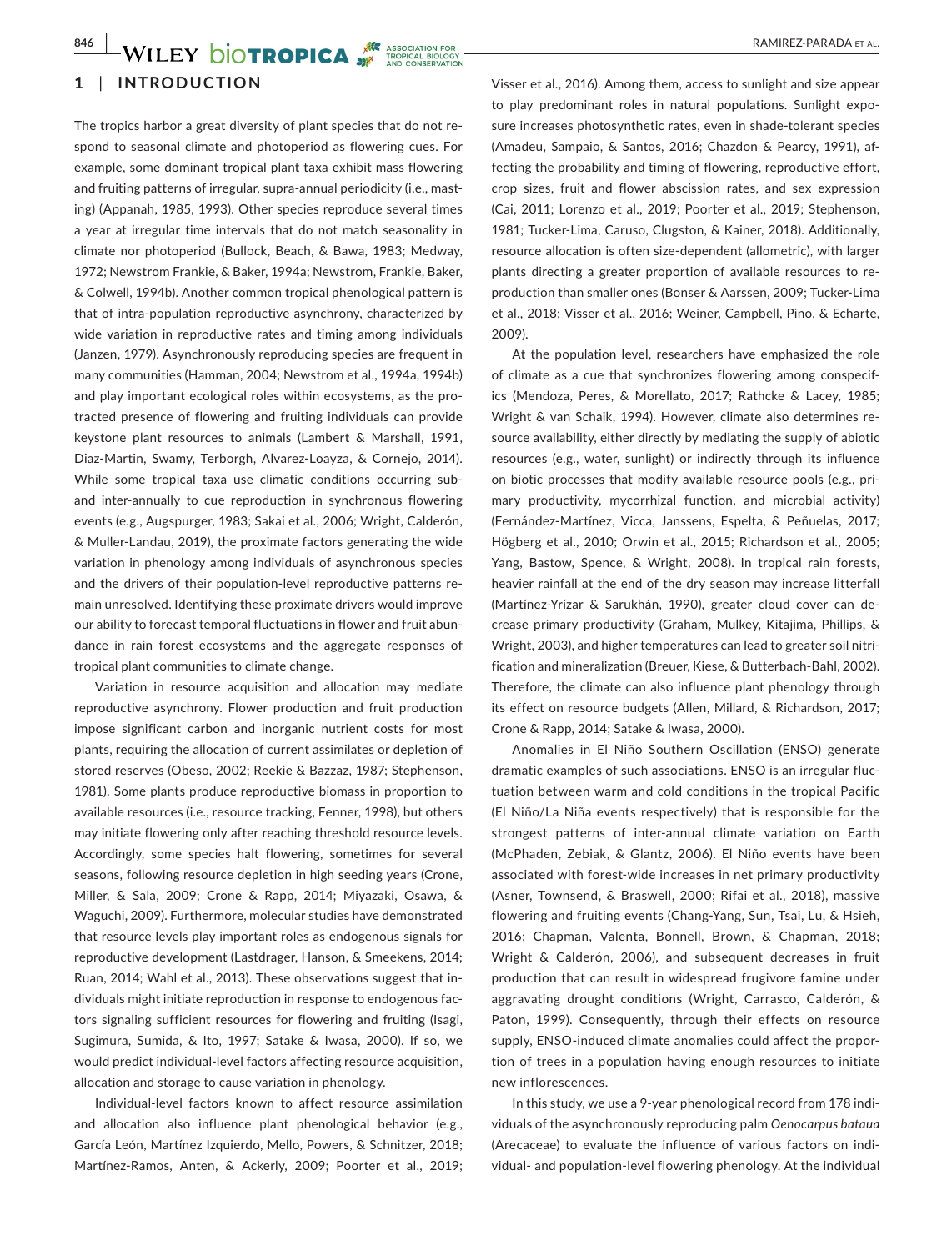level, we (a) evaluate the effects of crown emergence through the forest canopy and tree height on inflorescence production among trees. If resource-related cues induced flowering, individual-level reproduction should be unconstrained or weakly constrained by the mild climate seasonality of the wet tropics within a year. Thus, we (b) evaluate whether individual-level inflorescence production tends to concentrate during certain months of the year. *O. bataua* can produce new inflorescences while bearing infructescences with developing fruits whose size, abundance, and high nutritional content upon ripening impose significant resource sinks on individual palms (Henderson, 1995). Therefore, we (c) evaluate whether the presence of developing fruits on individual trees affects the probability of producing new inflorescences. At the population level, we (d) characterize population-level phenology by computing the proportion of trees in different stages of their reproductive cycle (phenophases) throughout the study period. We then use this information to (e) assess whether ENSO-induced climate anomalies affect the proportion of individuals in the population initiating new inflorescences. Furthermore, if developing infructescences represent resource sinks that reduce the probability of inflorescence production at the individual level, their prevalence among individuals may affect the magnitude of population-level flowering responses to favorable climate anomalies. To examine this, we (f) assess whether the effects of ENSO anomalies on the proportion of trees initiating reproduction are mediated by the proportion of the population bearing developing fruits.

Previous analyses of *O. bataua's* phenology have described reproductive asynchrony among individuals and supra-annual peaks of flower and fruit at the population level (Núñez-Avellaneda & Rojas-Robles, 2008; Rojas-Robles & Stiles, 2009; Ruiz & Alencar, 2004). However, these studies have not simultaneously assessed individual-level variation in reproductive patterns and the link between population-level phenological behavior and inter-annual climate variability. Here, we resolve *O. bataua's* individual- and population-level phenological patterns to provide an assessment of the possible proximate factors influencing the phenological behavior of reproductively asynchronous tropical plants—an ecologically important, yet critically understudied, component of tropical forest communities.

### **2** | **METHODS**

## **2.1** | **Study site**

The study was conducted in a 130-ha study plot at the Bilsa Biological Station (hereafter BBS; 7900450W, 000220N; 436–615m elevation in our study site), a 3500-ha reserve of humid Chocó rain forest in northwest Ecuador (Figure S1). Average monthly temperatures at our study site vary between 26 and 28°C, while rainfall is markedly seasonal, with a 5-month dry season between July and November characterized by relatively low precipitation but persistent cloud cover.

# **RAMIREZ-PARADA ET AL.** 847

# **2.2** | **Study species**

*Oenocarpus bataua* is a hyperdominant, slow-growing, monoecious, protandrous Neotropical palm species reaching up to 35m in height (Henderson, 1995; ter Steege et al., 2013). *O. bataua* produces mass inflorescences over 2m long, with over 200 racemes bearing more than 300 flowers each. Following the appearance of an inflorescence bud, flowers take an average of 5 months to reach anthesis (Núñez-Avellaneda & Rojas-Robles, 2008; Rojas-Robles & Stiles, 2009). Individuals can bear multiple inflorescences simultaneously, and fertilized flowers develop large, lipid-rich, single-seeded drupes, comprising large crops of over 2000 fruits per individual. Fruits take approximately 13 months to develop following pollination (Rojas-Robles & Stiles, 2009). The abundance and nutritional content of its fruits and seeds make *O. bataua's* phenology an important determinant of food availability for large-bodied vertebrates, including humans (Henderson, 1995).

# **2.3** | **Phenological monitoring**

We identified all adult *O. bataua* trees within our study plot (*n* = 178; Figure S1) and evaluated their reproductive status in monthly censuses (May 2008 to April 2017) where we counted the number of developing inflorescences, mature inflorescences (presence of open flowers), developing infructescences, and mature infructescences (presence of mature fruits) in each tree. We did not differentiate between male and female flowering phases. We added 64 individuals to our monitoring effort as we gradually expanded the study plot from 30ha to 130ha between January and September of 2010, and another 12 new individuals that reproduced for the first time through 2015.

### **2.4** | **Tree height and crown emergence**

During a single census in 2013, we recorded the height of each *Oenocarpus bataua* tree in our study site by measuring the distance from its base to the tallest point of its crown using a laser range finder. Following the same procedure, the forest canopy height around each focal individual was measured as that of the tallest tree within a 10-m radius from the focal individual. We then assessed "crown emergence" for each focal tree by comparing its height with that of its surrounding canopy. A tree was categorized as "emergent" if taller than the canopy around it, and "non-emergent" otherwise. Because the presence of a taller tree within a 10-m radius does not necessarily guarantee that the focal tree will experience reduced access to sunlight, this approach has the limitation of underestimating the "true" number of focal trees with "emergent" crowns. However, this limitation only increases the probability of type II errors ("false negatives"), making our "emergence" metric a conservative estimate suitable for analysis.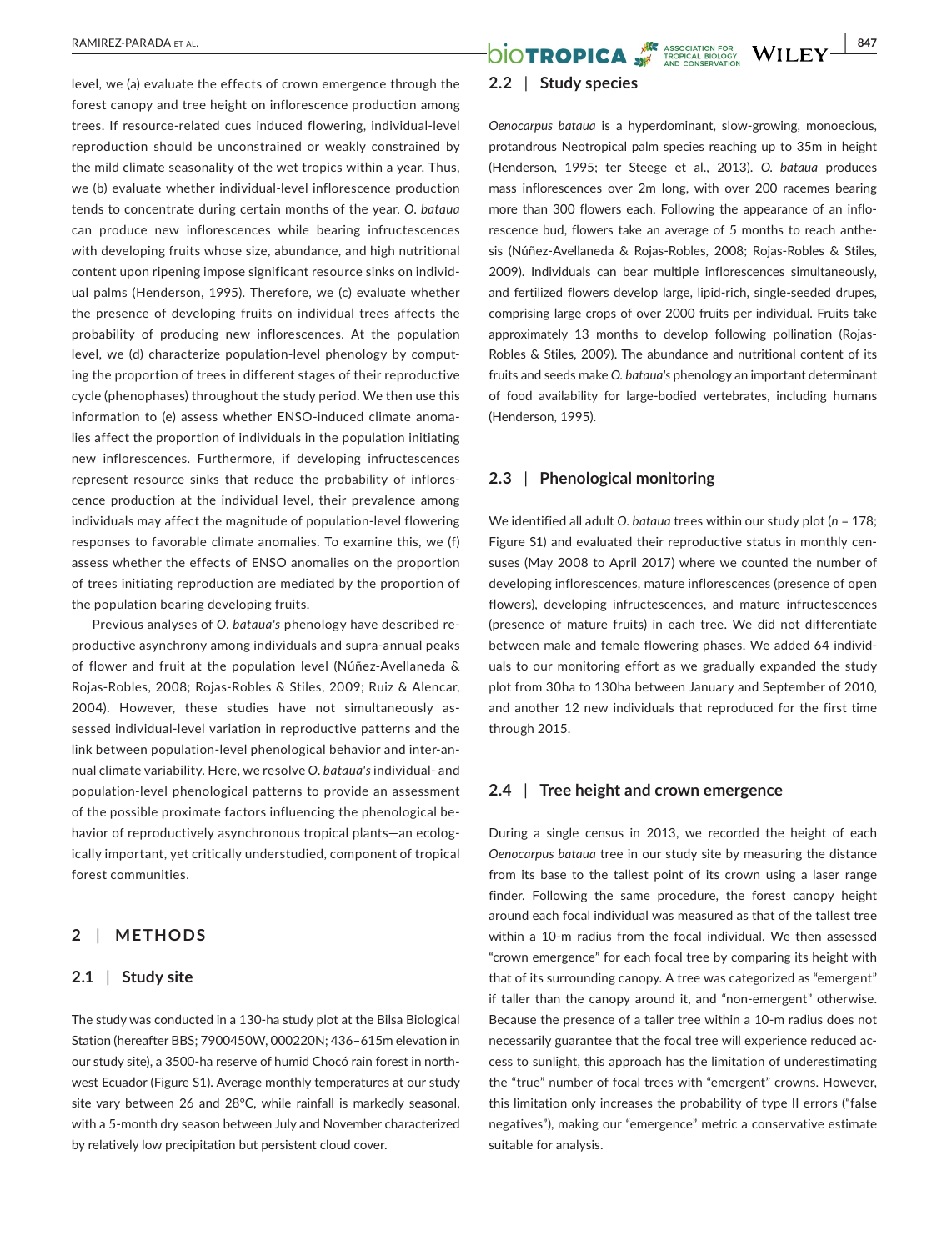#### **2.5** | **ENSO and local climate**

We evaluated whether ENSO plausibly drives climate variability in our site by correlating publicly available temperature, precipitation, humidity, and cloud cover data from TerraClimate (Abatzoglou, Dobrowski, Parks, & Hegewisch, 2018) and CRU TS v4.01 (Kobayashi et al., 2015), and the three ENSO indices most commonly employed to define El Niño/La Niña events: the Oceanic Niño Index (ONI), the Southern Oscillation Index (SOI), and the Multivariate ENSO Index (MEI) ([https://www.esrl.noaa.](https://www.esrl.noaa.gov/psd/enso) [gov/psd/enso,](https://www.esrl.noaa.gov/psd/enso) Smith, Reynolds, Peterson, & Lawrimore, 2008) (see Appendix S1 for a detailed description of the methods). Overall, El Niño conditions were significantly correlated with anomalously high temperature and vapor pressure levels in our study region, and moderate increases in rainfall and decreases in cloud cover (Table S1).

### **2.6** | **Individual-level analyses**

Given *O. bataua's* long reproductive cycle, trees observed for fewer than 70 months were excluded from individual-level analyses to avoid unrepresentative phenological records, resulting in a sample size of 153 individuals. We calculated inflorescence production as the total number of inflorescences initiated by each tree throughout the study divided by the number of years of observations for that tree. We then assessed the effects of tree height and crown emergence on the average number of inflorescences initiated annually (making each tree a single data point, *n* = 153) using a multiple linear regression formulated as follows:

(1) Avg. inflor. per year∼ $β_0 + β_1 ×$ Height× $β_2 ×$ Emergence +  $β_3 ×$ Height × Emergence +  $ε$ 

The model included an interaction term of tree height and crown emergence (*Height x Emergence*), whose coefficient represents the difference in the effect of tree height for trees with emergent crowns compared to trees with non-emergent crowns. All predictors were centered at 0 and standardized (*SD* = 1) to aid comparison of effect sizes (Schielzeth, 2010) (summary statistics in Table S2). *O. bataua's* developing inflorescences are frequently depredated by insects, which can result in abortion (Pedersen & Balslev, 1992). In our study population, abortion rates averaged approximately 60 percent among individuals, and we estimate that an average of 35 percent of inflorescences per tree were attacked by insects (data not shown). However, if inflorescence abortion affected individual-level inflorescence production, we would expect abortion rates to be correlated with inflorescence initiation rates, yet we found no such association (r = −0.17, NS). Moreover, restricting the analysis to include only inflorescences that successfully flowered did not qualitatively affect our results.

To assess whether the presence of developing fruits affected the probability of producing new inflorescences among individuals, we excluded all trees that never produced developing infructescences over the study period, resulting in a sample of 122 individuals. We modeled the probability of inflorescence production each month across all individuals using a generalized mixed-effects model (GLMM), with a binomial distribution for the response and a logit link function for the linear component of the model. The model was formulated as follows:

# (2) Logit (Inflor. production<sub>ij</sub>) ~  $β$ <sub>0</sub> +  $β$ <sub>1</sub> × GF presence<sub>ij</sub> + ID<sub>i</sub> + Year<sub>k</sub> + ε

We used production/no production of new inflorescence by focal individual *i* during month *j* as a binary response (*n* = 10,365), and the presence of developing infructescences in individual *i* in month *j* as a fixed effect factor. To test for temporal autocorrelation in the response, we computed partial autocorrelation correlation coefficients for 30 lags in the inflorescence production time series of all individuals in our sample, finding no significant patterns (see Figure S2 for details). Additionally, tree ID and year (indexed through individual *i* and year *k, n* = 122 and *n* = 10, respectively) were included as random intercepts, where ID<sub>i</sub>∼N $(0,\sigma_{\text{ID}}^2)$  and Year<sub>k</sub>∼N $(0,\sigma_{\text{year}}^2)$ . Parameter estimates were generated using Laplace approximation, and the model was implemented using the "lme4" package version 1.1–21 in R (Bates, Mächler, Bolker, & Walker, 2014).

We assessed seasonal constraints in reproduction by testing for clustering of reproduction within a year at the individual level. To do this, we computed 95% confidence intervals of the expected number of months in which a given number of reproductive events would occur if flowering onset was equally likely each month of the year (see Figure S3 for details and a schematic description of the process). We complemented this analysis by evaluating how the probability of inflorescence production among individuals (*n* = 153) varied by month of the year (January–December) using a GLMM with production/no production of inflorescences each month as a response, month of the year as a fixed effect factor, and tree ID as a random effect (see Table S3 for details).

# **2.7** | **Population-level analyses**

We calculated the proportion of trees in each phenophase every month between May 2008 and April 2017. Prior to analyzing the effects of ENSO anomalies on population-level flowering phenology, we temporally downscaled our data from monthly observations (*n* = 108) to non-overlapping trimesters (4-month period averages, *n* = 27) for two reasons. First, the monthly proportion of trees bearing developing inflorescences showed a complex autocorrelation structure with significant lags of up to 20 months. Decreasing the temporal resolution of our data yielded significant partial autocorrelation coefficients only for the first two lags. Second, monthly variation in ENSO indices showed weaker correlations with climate than did 4-month periods (Table S1). Because the proportion of trees producing new inflorescences was strongly autocorrelated between consecutive months (*r* = .92), we imputed missing observations in December 2008, October and November 2012, December 2014, and April 2015, by assuming a linear rate of change between two months of observation bounding a missing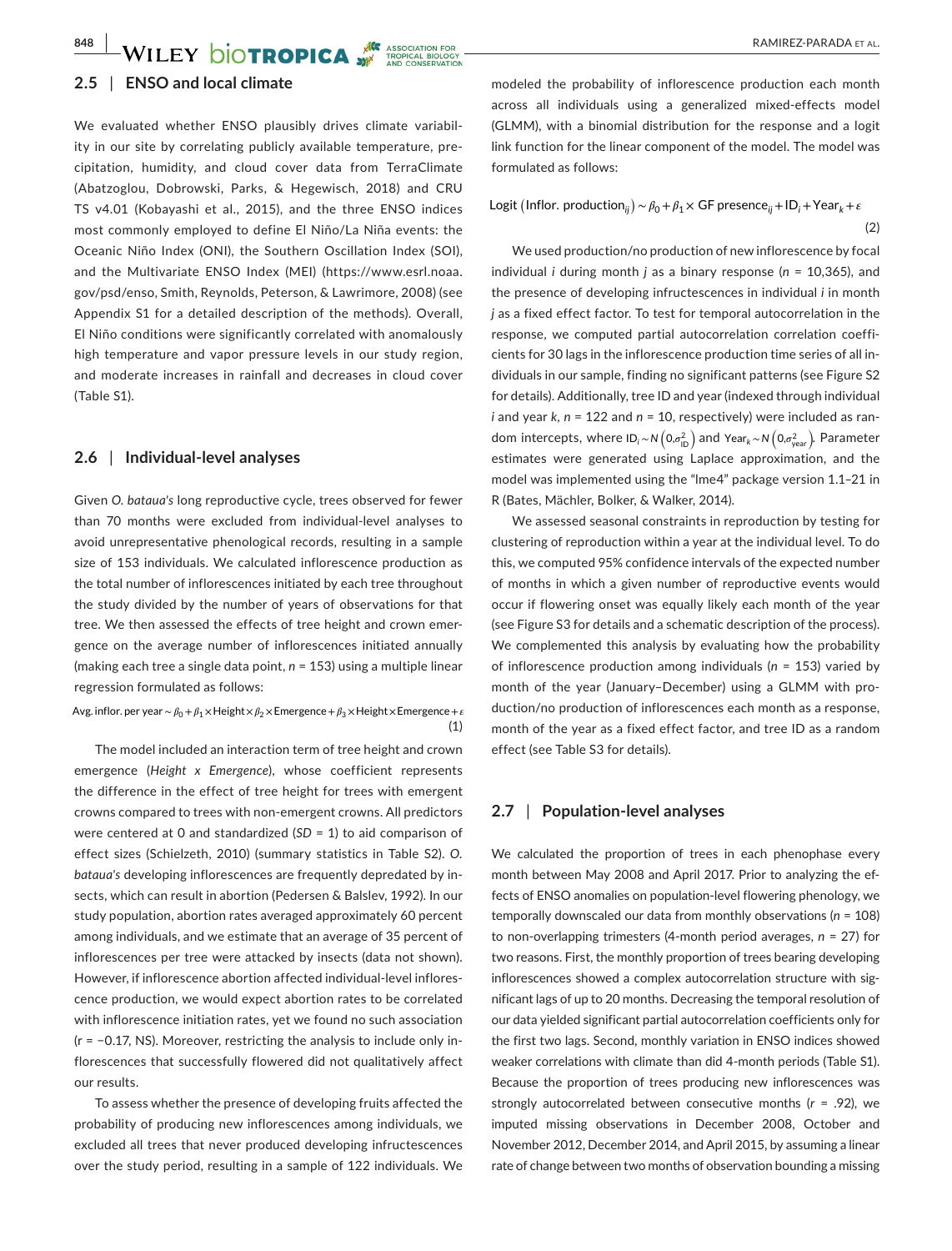value. We then computed the non-overlapping trimestral time series using the full, imputed monthly time series.

The relationship between rates of reproductive onset in the population and ENSO anomalies was quantified using an autoregressive linear model formulated as follows:

$$
Inflor_{t} \sim \beta_0 + \beta_1 \times Inflor_{t-1} + \beta_2 \times MEI_t + \beta_3 \times GF_t + \beta_4 \times MEI_t \times GF_t + \epsilon
$$
\n(3)

We used the proportion of trees bearing developing inflorescences in the focal trimester as a response (Inflor $_{\rm t}$ ) and included the value of the response for the previous trimester as a predictor to account for temporal autocorrelation (Inflor $_{t-1}$ ). We selected the ENSO index most strongly associated with climate in our site (MEI) and selected between the two time lags of the MEI most correlated with local climate (lag 0: MEI<sub>t</sub>, lag 1: MEI<sub>t-1</sub>) by running two models, including only one of them as a predictor, and selecting the model with the lowest AIC score (MEIt). We used ENSO indices instead of the climate variables from TerraClimate because ENSO simultaneously affects multiple climate variables, providing an integrated "climate package" (Stenseth et al., 2003). To evaluate whether the prevalence of individual-level resource sinks affects population-level flowering phenology, the model included the proportion of trees bearing developing fruits in the population (GF<sub>t</sub>) as a predictor. We also included an interaction term between  $\mathsf{MEI}_{\mathsf{t}}$  and  $\mathsf{GF}_{\mathsf{t}^\prime}$  which models the linear dependence of the phenological effects of MEI<sub>t</sub> on GF<sub>t</sub> or (alternatively) the dependence of GF<sub>t</sub> effects on MEI<sub>t</sub>. We visualized this interaction by computing a cross-sectional plot of the effect of MEI<sub>t</sub> on the response at three reference (standardized) values of GF $_{\rm t}$  (−1, 0, 1) using the "visreg" package in R (Breheny & Burchett, 2013). To do so, each standardized observation of  $\mathsf{GF}_{\mathsf{t}}$  (a continuous variable) was assigned to the reference value closest to it. We standardized all predictors on Eqn. 3 to a mean of 0 and standard deviation of 1 except for MEI, which is a standardized index (summary statistics in Table S2). We detected no significant autocorrelation in model residuals (Box–Pierce test: *p* > .05 for all lags; Godfrey, 1979).

All data manipulation, visualization, and analysis for this study were carried out using R version 3.6.1 (R Core Development Team, 2018).

# **3** | **RESULTS**

# **3.1** | **Individual-level predictors of phenological variation**

Our model (Equation 1) explained a significant proportion of the variation in reproductive rates in our sample  $(R^2 = .22, df = 149,$ *F* = 13.67, *p* < .001). For average tree heights, canopy emergence was estimated to increase yearly inflorescence production by 0.32 (i.e., 34.7 percent) compared with trees whose crowns were under the canopy ( $β_1 = 0.32$ , *SE* = 0.08, *p* < .001; Figure 1a). Inflorescence initiation showed a significant positive relationship with tree height for trees with non-emergent crowns, with an average increase of 3.5m in tree height (equal to 1SD) predicted to increase yearly inflorescence production by 0.21 inflorescences per year ( $\beta_2$  = 0.21, *SE* = 0.07, *p* = .002; Figure 1b). In contrast, we detected a significant

negative interaction of similar magnitude between tree height and crown emergence ( $\beta_2$  = -0.23, *SE* = 0.08, *p* = .006), indicating that tree height was only associated with higher reproductive rates for trees with canopy-covered crowns (Figure 1b). The presence of developing infructescences significantly reduced the probability that an individual would produce new inflorescences each month from 0.117 to 0.094 (i.e., a 20.4 percent decrease) (exp( $β_1$ ) = 0.796; Table 1).

The number of distinct months of reproductive onset did not differ from the random expectation for 151 of 153 trees (98.7 percent of the sample; Figure 2), suggesting that individuals do not consistently initiate flowering in certain months of the year. Accordingly, we found no significant differences in probability of inflorescence production among trees for 10 out of 11 months relative to the reference month of July (Table S3). Though the estimated probability that an individual would produce a new inflorescence in December was 48.9 percent lower than in July (0.103 versus. 0.053; Table S3), the lack of significant differences for all other months points to an aseasonal pattern of inflorescence production.

# **3.2** | **Population-level phenological behavior**

Our sample captured three population-level reproductive cycles, with supra-annual reproductive peaks separated by periods of approximately 30 to 36 months. The proportion of trees bearing mature fruits (mean  $\pm$  SD = 5.1  $\pm$  6.7 percent, range = 0 - 27.0 percent) surged around 18 to 24 months following peaks in inflorescence initiation, with individuals bearing mature fruits present throughout the majority of the study (85 percent of the monitoring period; Figure 3). The proportion of individuals bearing developing inflorescences remained consistently above 13 percent of the population, and well over 20 percent for most of the study period (mean = 36 percent; Figure 3, Table S2).

# **3.3** | **ENSO anomalies and populationlevel phenology**

Our model (Equation 3) explained most of the variation in the proportion of trees initiating new inflorescences through time  $(R^2 = .86,$ *df* = 21, *F* = 32.75, *p* < .001). Under average ENSO conditions, developing inflorescence frequency was negatively correlated with developing-infructescence frequency (Figure 4a; β<sub>3</sub> = −0.052, *SE* = 0.012, *p* < .001), with increases of 12 percent in the proportion of trees with developing fruits (equal to 1 *SD*) associated with a 5.2 percent decrease in the proportion of trees bearing developing inflorescences. In contrast, we detected a positive relationship with the Multivariate ENSO Index (MEI) for average levels of developing-infructescence frequency (Figure 4b;  $β_2 = 0.056$ , *SE* = 0.013, *p* < .001), indicating a link between the warm phase of ENSO, typically associated with El Niño conditions, and a greater frequency of trees with developing inflorescences. The effects of the MEI on the frequency of trees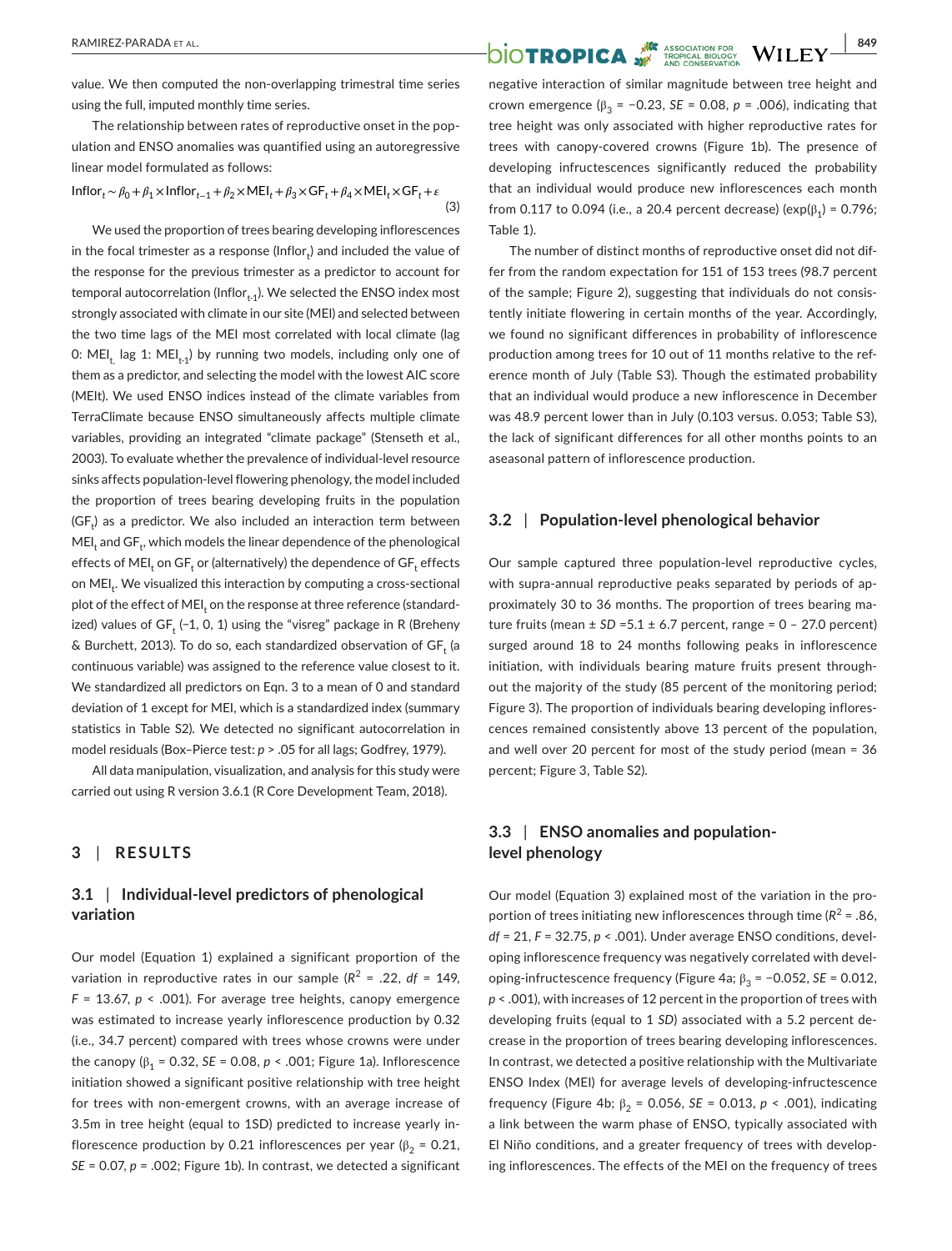

**FIGURE 1** Multiple regression of inflorescence initiation rates versus tree height, crown emergence, and the interaction of the two for 153 adult *Oenocarpus bataua* trees in northwestern Ecuador (see "Methods," *Equation 1*). (a) Mean difference in inflorescence initiation rates between trees with and without crowns that emerge from the canopy assuming an average tree height. (b) Effect of tree height controlling for crown emergence. \*\*\*: *p* < .001

**TABLE 1** Generalized mixed-effects model (GLMM) of production/no production of inflorescences among 122 adult *Oenocarpus bataua* palms from May 2008 to April 2017 (see "Methods," Equation 2). Coefficient estimates for fixed effects are reported in probability scale in parenthesis (by exponentiating the estimate) for ease of interpretation

| <b>Random effects</b> |                     |                   |          |                  |
|-----------------------|---------------------|-------------------|----------|------------------|
|                       | Number of blocks    |                   |          | <b>SD</b>        |
| ID                    | 122                 |                   |          | 0.255            |
| Year                  | 10                  |                   |          | 0.310            |
| <b>Fixed effects</b>  |                     |                   |          |                  |
|                       | Coefficient         | <b>SE</b>         | Z        | $\boldsymbol{p}$ |
| Intercept             | $-2.14$<br>(0.117)  | 0.110             | $-19.50$ | < 0.01           |
| GF<br>present         | $-0.228$<br>(0.796) | 0.073             | $-3.12$  | .002             |
|                       | <b>AIC</b>          | Log<br>likelihood | Deviance | DF residuals     |
|                       | 6,999.6             | $-3495.8$         | 6.991.6  | 10,361           |

initiating reproduction depended significantly on the frequency of trees bearing green fruits (Figure 4c;  $β<sub>4</sub> = −0.040$ , *SE* = 0.011, *p* = .001). During periods of low green fruit frequency (1SD below average, ~13 percent), the model predicted that a change from −1 to 1 in the MEI (moderate la Niña to moderate el Niño conditions) would increase the proportion of trees bearing developing inflorescences by 19 percent, compared to a change of only 3 percent in periods of high developing-infructescence frequency (1SD above average, ~37 percent).

# **4** | **DISCUSSION**

Asynchronously flowering species are common in the tropics, with estimates as high as 22 percent of all species sampled in some tree communities (Hamann, 2004). While many eco-evolutionary drivers have been proposed as ultimate causes for asynchronous phenological patterns (Augspurger, 1981; Elzinga et al., 2007; Janzen, 1971), the proximate factors controlling individual- and populationlevel patterns are poorly understood. By studying the asynchronous canopy palm *Oenocarpus bataua*, we found that access to sunlight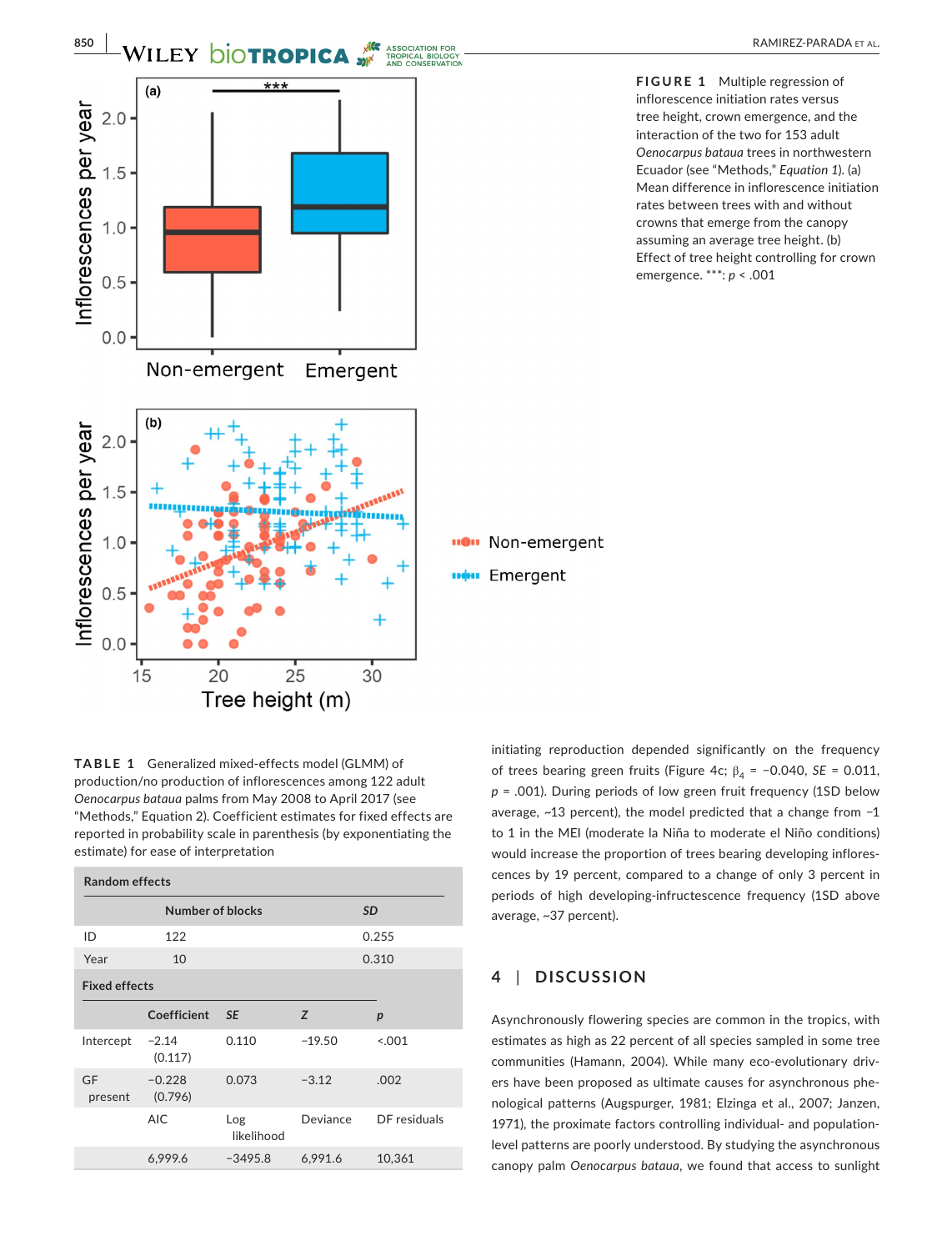and resource sinks in the form of developing infructescences affect patterns of inflorescence production among individual trees, and interact with ENSO-driven climate variation to shape the flowering phenology of the population as a whole. Our results provide one of the first assessments of the factors controlling flowering phenology across individuals and populations of asynchronous species and suggest that a resource-centric view of phenological variation might help elucidate the asynchronous phenological patterns frequently observed in tropical plant species.



**FIGURE 2** Number of distinct months of reproductive onset versus the frequency of reproductive events among 153 adult *Oenocaprus bataua* trees. The shaded region represents the null 95% CI of the number of distinct months of onset expected if onset was equally likely each month of the year, while the dashed red line represents a best-fit curve for our observed data. The black line represents a 1:1 line, indicating the highest possible number of distinct months of onset in which a given number of events could occur. Points have been jittered to show multiple observations occurring at a given combination of x and y values

# **RAMIREZ-PARADA ET AL. 851**<br> **BLOTROPICA** WILEY 851

# **4.1** | **Individual-level patterns**

Reproductive asynchrony could emerge if individual-level differences (in environmental stress, access to resources, genetics, etc.) affect the rate of exposure or the sensitivity of individual plants to relevant environmental cues (Ollerton & Lack, 1992). However, this mechanism predicts variation in flowering time only within seasons in which threshold levels of a cue occur. For example, species flowering in response to spring warming may vary in flowering time only within the spring, while those cued by threshold levels of solar irradiance might vary in flowering time only within seasons of sufficient day length. As a result, variation in exposure to external cues fails to explain the degree of reproductive asynchrony observed in many tropical species. In *O. bataua*, individuals in proximity and under similar microsite conditions routinely initiate flowering out of phase with one another. Moreover, we found no evidence of seasonality in flowering onset among individuals in our focal population. Together, these observations show that external cues are unlikely drivers of reproduction in *O. bataua*.

Instead, individual-level differences can influence reproduction through their effect on resource budgets. Access to sunlight influences photosynthetic rates and carbohydrate production and enhances various components of plant reproduction, including reproductive frequency and crop sizes (Poorter et al., 2019). Therefore, reproductive rates may be higher among individuals with greater access to sunlight. Accordingly, we found that crown emergence from the canopy was associated with a 34.7 percent increase in inflorescence production controlling for differences in plant size, suggesting that photosynthetic rates may drive phenological variation among individuals in this species. Additionally, tree height only had significant effects among individuals with non-emergent crowns (Figure 1a). These results suggest that tree height might influence rates of reproduction through increased access to sunlight rather than through allometric effects on resource allocation in *O. bataua*, though it is possible that size-dependent resource allocation could affect other reproductive variables, such as crop sizes or fruit abortion rates. Although our methodology establishes a link between

**FIGURE 3** Time series of the proportion of trees bearing developing inflorescences (black), mature inflorescences (yellow), green fruits (green), and mature fruits (red) in a population of 178 adult *Oenocarpus bataua* trees in a Chocó rain forest, northwestern Ecuador. Gaps on the time series correspond to missing observations

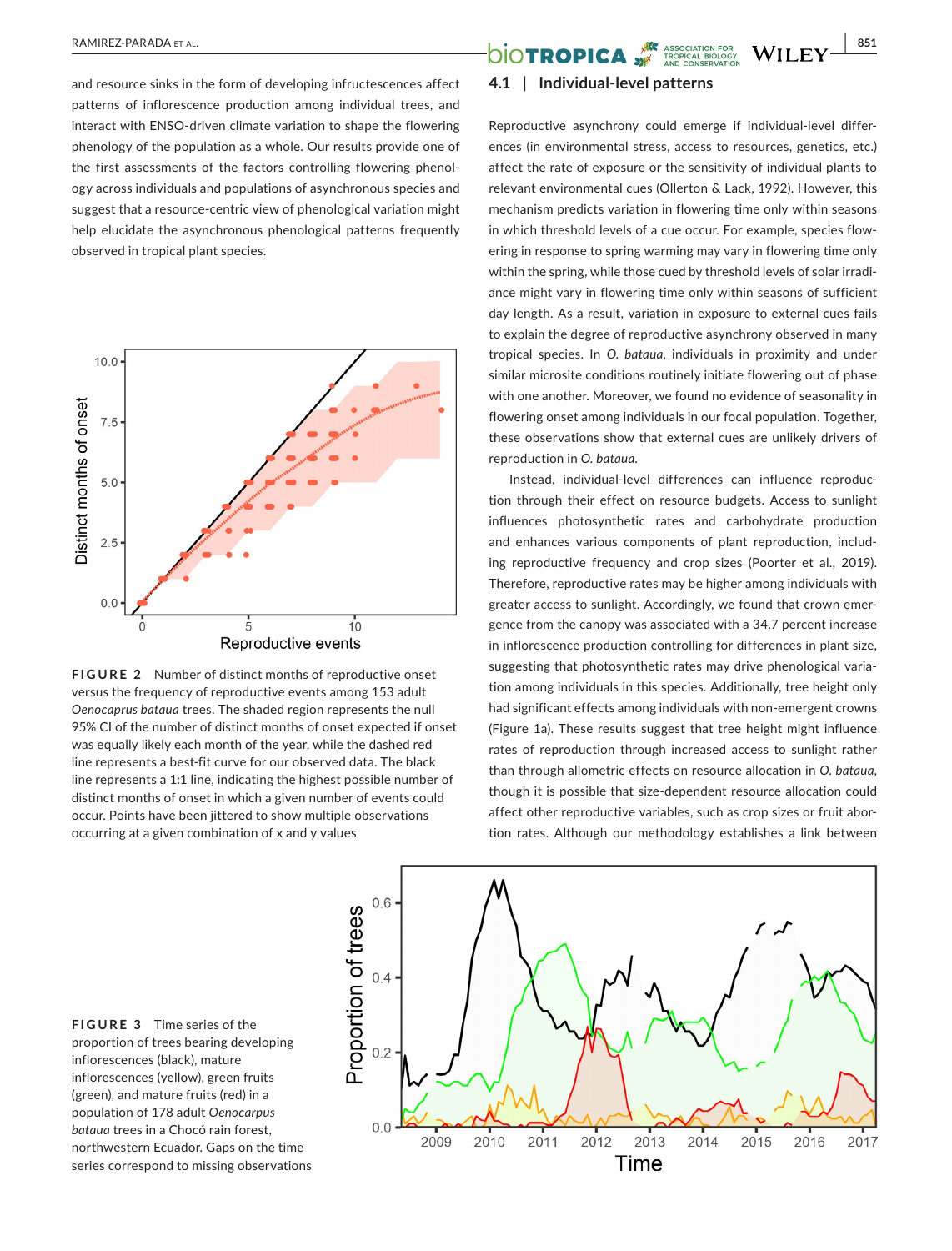

**FIGURE 4** Summary plots from an autoregressive model (see "Methods," Equation 3) of the proportion of trees initiating new inflorescences in the population versus (a) the proportion of trees with developing (green) fruits in the current trimester (GF<sub>t</sub>) and (b) the Multivariate ENSO Index in the current trimester (MEIt). (c) Cross-sectional plot of the effects of ENSO on inflorescence initiation mediated by the frequency of trees bearing developing fruits in the population (given by MEI<sub>t</sub> x GF<sub>t</sub> interaction term in Equation 3). The y-axes of (a) and (b) show partial residuals of the model after accounting for the effects of all other predictors. All predictors were centered and standardized. The autocorrelation term, Inflor<sub>t-1</sub> ( $\beta_1$  = 0.096, *SE* = 0.012, *p* < .001), is not displayed

sunlight and phenological behavior in *O. bataua*, we used a conservative method to estimate crown emergence. Direct measurements of the amount of solar radiation in treecrowns would likely reveal even greater effects of access to sunlight on inflorescence production rates.

If resource levels cue flowering among individuals, active resource sinks could reduce the probability that a tree will develop new inflorescences (Obeso, 2002). Accordingly, the presence of developing infructescences in an individual led to an estimated reduction of 20.4 percent in the monthly probability of inflorescence production. Moreover, increases in the proportion of trees bearing developing infructescences suppressed the population-level increases in inflorescence production associated with the warm phase of ENSO (below), suggesting that developing infructescences act as resource sinks that influence individual-level phenological behavior. Because the presence of developing fruit is a direct consequence of previous inflorescence production, it is possible that the decrease in the probability of producing new inflorescences reflects resource expenditures associated with recent inflorescence production. However, the significant increase in reproductive biomass associated with the transition of flowering to fruiting, as well as the high nutritional content and long maturation time of its fruits, suggests that infructescence development likely demands a greater amount of resources than inflorescence development, making fruit production and ripening stronger resource sinks than inflorescence production.

Our results support the hypothesis that resource status might mediate phenological behavior in *O. bataua* by providing endogenous flowering cues (Lastdrager et al., 2014; Ruan, 2014; Wahl et al., 2013). However, further analyses, such as experimental manipulation of inorganic resources, direct measurements of non-structural carbohydrates, nitrogen, and phosphorous concentrations before and after reproduction (e.g., Miyazaki et al., 2009), or developing-fruit pruning treatments, are necessary to conclusively establish the role that resource levels and resource sinks play on reproductive onset in our system.

### **4.2** | **Population-level patterns**

*O. bataua* is pollinated by a diverse array of insect species (Núñez-Avellaneda & Rojas-Robles, 2008), and many vertebrate taxa consume its fruits and lipid-rich seeds (Henderson, 1995). We observed a constant presence of flowering individuals and a protracted presence (85% of the study period) of trees with mature fruit. Consequently, although the presence of fruiting trees was not constant, we propose that *O. bataua's* hyperdominance (ter Steege et al., 2013), massive flower and fruit crops, protracted presence of flowering and fruiting trees (with pronounced peaks lasting ~1.5 years), and the wide array of frugivores and pollinators it sustains (Mahoney et al., 2018; Narasimhan, unpublished Data), makes it a keystone plant resource for many rain forest organisms of the Chocó bioregion (Terborgh, 1986, Diaz-Martin et al., 2014).

While reproduction had no apparent seasonality at the individual level, the frequency of trees producing new inflorescences in the population showed supra-annual peaks occurring at 20- to 36-month intervals (Figure 3). Although some masting tropical taxa use supra-annual climate anomalies to cue reproduction in mass fruiting and flowering events, they are characterized by high levels of synchrony among individuals (Sakai et al., 2006). In contrast, the proportion of reproducing trees in our focal population never dropped below 12 percent, with about a third of the population, on average, bearing developing inflorescences during any given month. Therefore, it is unlikely that the supra-annual phenological patterns reported in this study stem from supra-annual climatic cues.

In contrast, climate variation can affect reproductive patterns through its effects on resource supply (Allen et al., 2017; Pau et al., 2013; Wright & Calderón, 2006). We found that the proportion of trees producing new inflorescences was influenced by ENSO, with anomalously warm conditions (El Niño) associated with higher inflorescence initiation in our study population. Additionally, the proportion of trees with developing fruits was negatively associated with that of trees initiating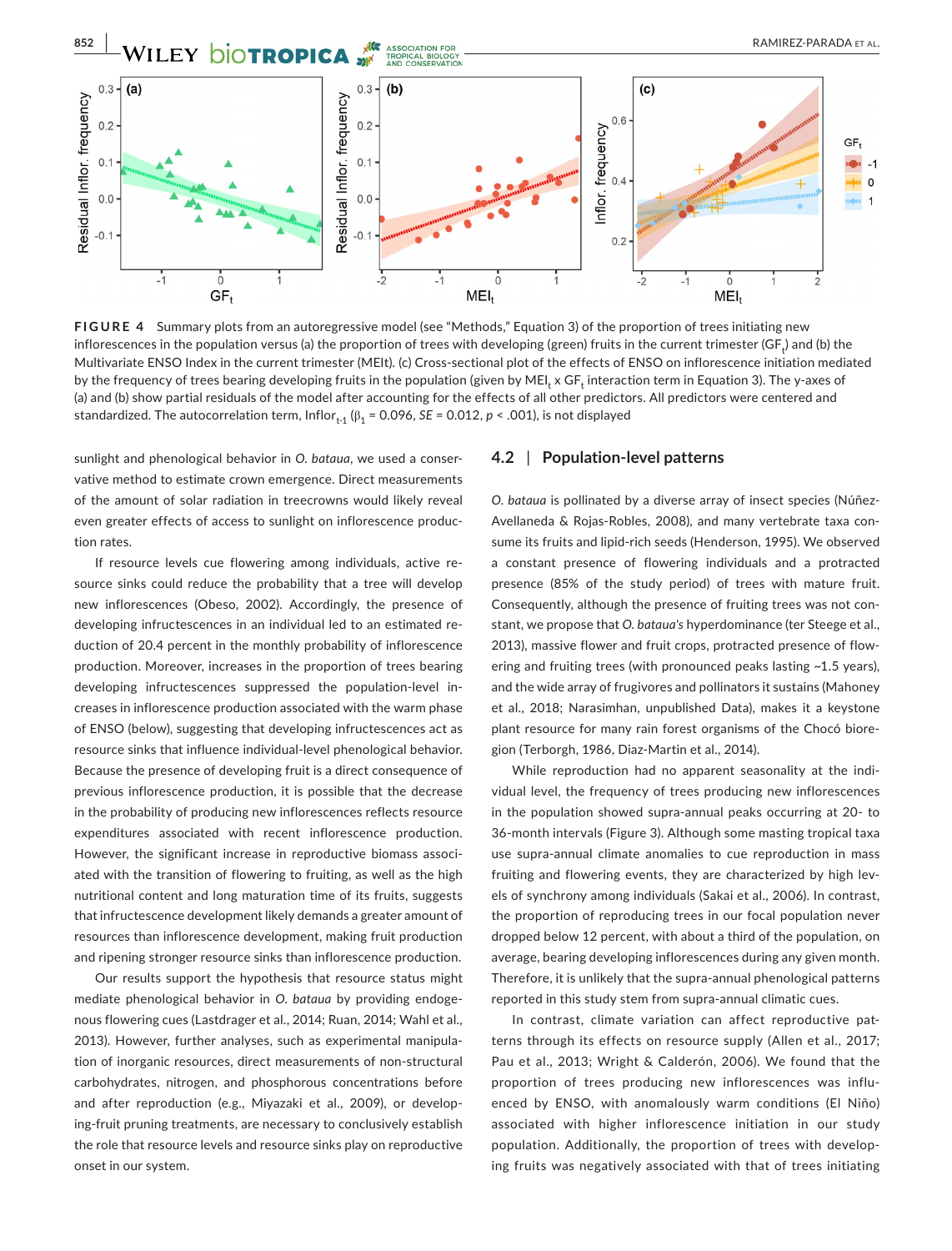new inflorescences, with higher developing-infructescence frequencies suppressing the flowering response of the population to ENSO-induced climate anomalies. These results show that inter-annual climate variation can influence temporal patterns of reproduction at the population-level in asynchronous species and that the magnitude of these effects is mediated by the prevalence of individual-level resource sinks in the population—in this case, developing infructescences. Though ENSO anomalies seemed significantly associated with changes in temperature, rainfall, and cloud cover in our study site (Table S1), we did not directly measure local climate variables and cannot currently discern the precise climatic effects of ENSO anomalies nor the variables responsible for *O. bataua's* population-level responses. Therefore, direct measurements of local climate, coupled with experimental warming (e.g., Nakamura, Muller, Tayanagi, Nakaji, & Hiura, 2010), irrigation (e.g., Wright & Calderón, 2006), or high-intensity light treatments (e.g., Graham et al., 2003), could help identify the climate variables that generate population-level reproductive responses in *O. bataua*.

Although *O. bataua*'s population-level phenology responded to inter-annual variation in climate, other species are likely to respond to climate fluctuations occurring at different temporal scales. *O. bataua* produces resource-demanding reproductive structures that develop over multiple years (Rojas-Robles & Stiles, 2009), and shorter-lived climate fluctuations, such as those occurring seasonally, are unlikely to affect resource budgets enough to induce detectable responses in the population. In contrast, many asynchronous species produce flower and fruit crops with lower energetic demands that can develop within a single season (e.g., Milton, Windsor, Morrison, & Estribi, 1982), or multiple times per year (e.g., Wright & Calderón, 2018). Consequently, climate fluctuations occurring over shorter temporal scales might provide resource pulses of sufficient magnitude to influence the frequency of individuals initiating reproduction. This mechanism could explain why the populations of many species show annual reproductive peaks even though the timing of reproduction within the year varies widely among individuals (e.g., Wright et al., 2019).

# **5** | **CONCLUSIONS**

In asynchronously reproducing species, the protracted presence of flowering individuals suggests that climatic and photoperiodic cues are unlikely to control flowering onset. In contrast, the role of resource levels as flowering cues predicts that factors related to resource assimilation and allocation should generate phenological variation among individuals. Our study shows how differences in access to sunlight result in phenological variation among individuals of an asynchronously reproducing canopy palm*.* Additionally, we show that ENSO-induced climate anomalies, factors likely affecting resource supply for the whole population, influence population-level flowering phenology and that the magnitude of their effect is mediated by the prevalence of resource sinks among individuals. Further studies are needed to conclusively demonstrate

# **RAMIREZ-PARADA ET AL.** 853

that resource levels induce flowering and the mechanisms by which climate anomalies affect resource supply and phenology in *O. bataua*. Nevertheless, our results provide one of the first assessments of the proximate drivers of phenological patterns for individuals and populations of an asynchronous species, underscoring how resource dynamics across levels of organization might drive the weak reproductive synchrony among conspecifics observed in many tropical plant taxa.

### **ACKNOWLEDGEMENTS**

We are grateful for the support of FCAT (Fundación para la Conservación de los Andes Tropicales), the Jatun Sacha Foundation, and the Ecuadorian Ministry of the Environment. We thank J. Olivo, F. Castillo, M. Gonzalez, N. Gonzalez, M. Baquero, and N. Oleas for logistical assistance; E. Iverson, the Karubian Lab, and the Mazer Lab for comments on earlier drafts of this manuscript; and two anonymous reviewers for their thoughtful feedback. This project was supported by: The Conservation, Food & Health Foundation; Disney Conservation Fund; National Science Foundation (EAGER #1548548 and a Graduate Research Fellowship to LMB: DDIG #1501514); National Geographic Society; Tulane University; and the United States Fish & Wildlife Service (NMBCA # 6318). All research was conducted with approval of the Ecuadorian Ministry of the Environment (MAE-DNB-CM-2015-0017).

### **DATA AVAILABILITY STATEMENT**

Data are available from the Dryad Digital Repository: [https://doi.](https://doi.org/10.25349/D95P5W) [org/10.25349/D95P5W](https://doi.org/10.25349/D95P5W) (Ramirez-Parada, Cabrera, Diaz-Martin, Browne, & Karubian, 2020).

#### **ORCID**

*Tadeo Ramirez-Parad[a](https://orcid.org/0000-0002-9900-8373)* <https://orcid.org/0000-0002-9900-8373>

#### **REFERENCES**

- Abatzoglou, J. T., Dobrowski, S. Z., Parks, S. A., & Hegewisch, K. C. (2018). TerraClimate, a high-resolution global dataset of monthly climate and climatic water balance from 1958–2015. *Sci. Data*, *5*, 170191. [https://](https://doi.org/10.1038/sdata.2017.191) [doi.org/10.1038/sdata.2017.191](https://doi.org/10.1038/sdata.2017.191)
- Allen, R. B., Millard, P., & Richardson, S. J. (2017). A resource centric view of climate and mast seeding in trees. In F. M. Cánovas, U. Lüttge, & R. Matyssek (Eds.), *Progress in Botany* (Vol. *79*, pp. 233–268). Cham, Switzerland: Springer. [https://doi.org/10.1007/124\\_2017\\_8](https://doi.org/10.1007/124_2017_8)
- Amadeu, L. S. N., Sampaio, M. B., & dos Santos, F. A. M. (2016). Influence of light and plant size on the reproduction and growth of small palm tree species: Comparing two methods for measuring canopy openness. *American Journal of Botany*, *103*(9), 1678–1686. [https://doi.](https://doi.org/10.3732/ajb.1600178) [org/10.3732/ajb.1600178](https://doi.org/10.3732/ajb.1600178)
- Appanah, S. (1985). General flowering in the climax rain forests of Southeast Asia. *Journal of Tropical Ecology*, *1*(3), 225–240. [https://doi.](https://doi.org/10.1017/S0266467400000304) [org/10.1017/S0266467400000304](https://doi.org/10.1017/S0266467400000304)
- Appanah, S. (1993). Mass flowering of dipterocarp forests in the aseasonal tropics. *Journal of Biosciences*, *18*(4), 457–474. [https://doi.](https://doi.org/10.1007/BF02703079) [org/10.1007/BF02703079](https://doi.org/10.1007/BF02703079)
- Asner, G. P., Townsend, A. R., & Braswell, B. H. (2000). Satellite observation of El Niño effects on Amazon forest phenology and productivity. *Geophysical Research Letters*, *27*(7), 981–984. [https://doi.](https://doi.org/10.1029/1999GL011113) [org/10.1029/1999GL011113](https://doi.org/10.1029/1999GL011113)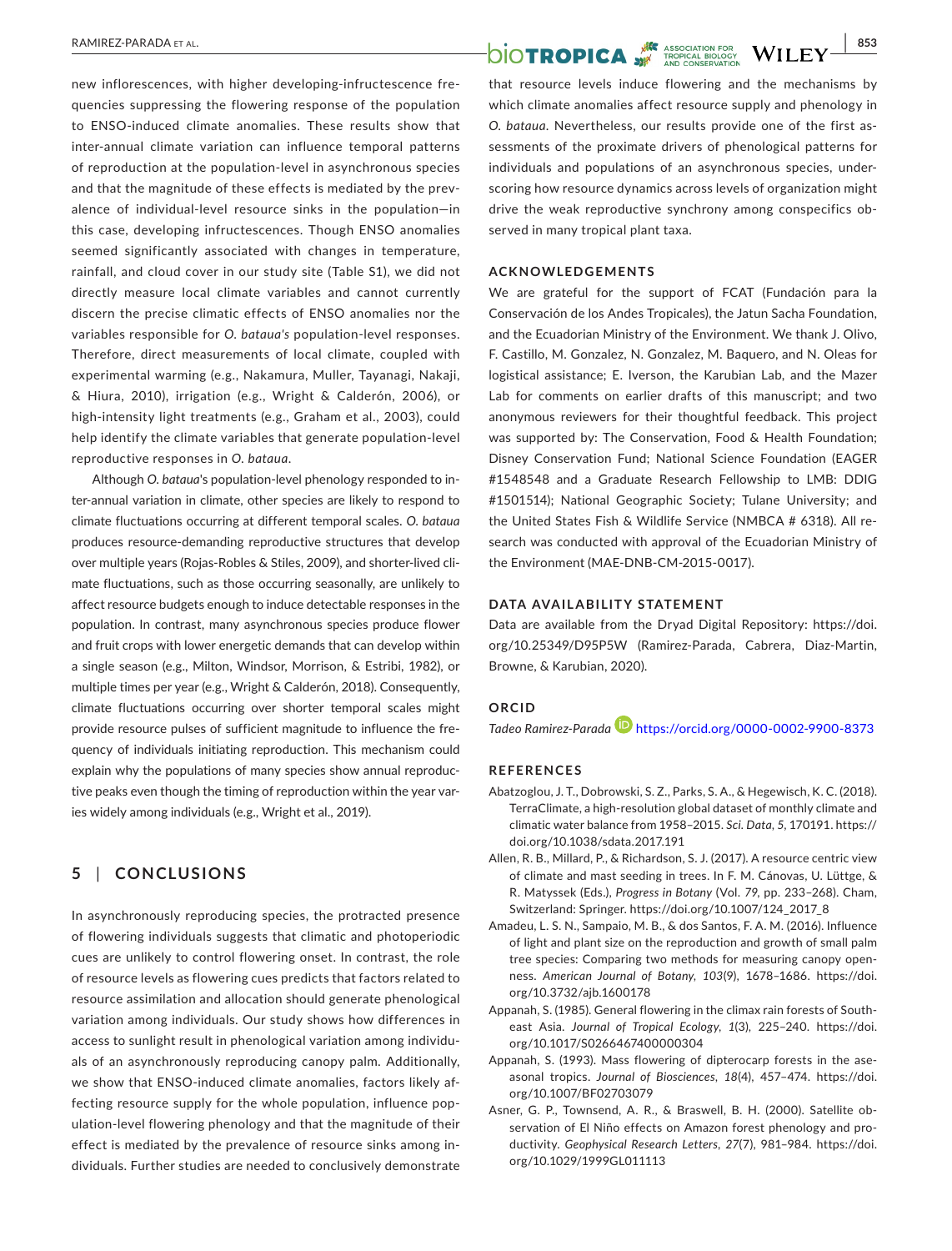# **854 WILEY DIOTROPICA**

- Augspurger, C. K. (1981). Reproductive synchrony of a tropical shrub: Experimental studies on effects of pollinators and seed predators in Hybanthus Prunifolius (Violaceae). *Ecology*, *62*(3), 775–788. [https://](https://doi.org/10.2307/1937745) [doi.org/10.2307/1937745](https://doi.org/10.2307/1937745)
- Augspurger, C. K. (1983). Phenology, flowering synchrony, and fruit set of six neotropical Shrubs. *Biotropica*, *15*(4), 257–267. [https://doi.](https://doi.org/10.2307/2387650) [org/10.2307/2387650](https://doi.org/10.2307/2387650)
- Bates, D., Mächler, M., Bolker, B., & Walker, S. (2014). Fitting linear mixed-effects models using lme4. arXiv preprint arXiv:1406.5823.
- Bonser, S. P., & Aarssen, L. W. (2009). Interpreting reproductive allometry: Individual strategies of allocation explain size-dependent reproduction in plant populations. *Perspectives in Plant Ecology, Evolution and Systematics*, *11*(1), 31–40. [https://doi.org/10.1016/j.](https://doi.org/10.1016/j.ppees.2008.10.003) [ppees.2008.10.003](https://doi.org/10.1016/j.ppees.2008.10.003)
- Breheny, P., & Burchett, W. (2013). Visualization of regression models using visreg. R package, 1-15.<https://doi.org/10.32614/RJ-2017-046>
- Breuer, L., Kiese, R., & Butterbach-Bahl, K. (2002). Temperature and moisture effects on nitrification rates in tropical rain-forest soils. *Soil Science Society of America Journal*, *66*(3), 834–844. [https://doi.](https://doi.org/10.2136/sssaj2002.8340) [org/10.2136/sssaj2002.8340](https://doi.org/10.2136/sssaj2002.8340)
- Bullock, S. H., Beach, J. H., & Bawa, K. S. (1983). Episodic flowering and sexual dimorphism in Guarea Rhopalocarpa in a Costa Rican rain forest. *Ecology*, *64*(4), 851–861. <https://doi.org/10.2307/1937208>
- Cai, Z. Q. (2011). Shade delayed flowering and decreased photosynthesis, growth and yield of Sacha Inchi (*Plukenetia volubilis*) plants. *Industrial Crops and Products*, *34*(1), 1235–1237. [https://doi.org/10.1016/j.](https://doi.org/10.1016/j.indcrop.2011.03.021) [indcrop.2011.03.021](https://doi.org/10.1016/j.indcrop.2011.03.021)
- Chang-Yang, C.-H., Sun, I.-F., Tsai, C.-H., Lu, C.-L., & Hsieh, C.- F. (2016). ENSO and frost codetermine decade-long temporal variation in flower and seed production in a subtropical rain forest. *Journal of Ecology*, *104*(1), 44–54. [https://doi.](https://doi.org/10.1111/1365-2745.12481) [org/10.1111/1365-2745.12481](https://doi.org/10.1111/1365-2745.12481)
- Chapman, C. A., Valenta, K., Bonnell, T. R., Brown, K. A., & Chapman, L. J. (2018). Solar radiation and ENSO predict fruiting phenology patterns in a 15-year record from Kibale National Park. *Uganda. Biotropica*, *50*(3), 384–395.<https://doi.org/10.1111/btp.12559>
- Chazdon, R. L., & Pearcy, R. W. (1991). The importance of sunflecks for forest understory plants. *BioScience*, *41*(11), 760–766. [https://doi.](https://doi.org/10.2307/1311725) [org/10.2307/1311725](https://doi.org/10.2307/1311725)
- Crone, E. E., Miller, E., & Sala, A. (2009). How do plants know when other plants are flowering? Resource depletion, pollen limitation and mast-seeding in a perennial wildflower. *Ecology Letters*, *12*(11), 1119– 1126. <https://doi.org/10.1111/j.1461-0248.2009.01365.x>
- Crone, E. E., & Rapp, J. M. (2014). Resource depletion, pollen coupling, and the ecology of mast seeding. *Annals of the New York Academy of Sciences*, *1322*(1), 21–34. <https://doi.org/10.1111/nyas.12465>
- Diaz-Martin, Z., Swamy, V., Terborgh, J., Alvarez-Loayza, P., & Cornejo, F. (2014). Identifying keystone plant resources in an Amazonian forest using a long-term fruit-fall record. *Journal of Tropical Ecology*, *30*(4), 291–301.<https://doi.org/10.1017/S0266467414000248>
- Elzinga, J. A., Atlan, A., Biere, A., Gigord, L., Weis, A. E., & Bernasconi, G. (2007). Time after time: Flowering phenology and biotic interactions. *Trends in Ecology & Evolution*, *22*(8), 432–439. [https://doi.](https://doi.org/10.1016/j.tree.2007.05.006) [org/10.1016/j.tree.2007.05.006](https://doi.org/10.1016/j.tree.2007.05.006)
- Fenner, M. (1998). The phenology of growth and reproduction in plants. *Perspectives in Plant Ecology, Evolution and Systematics*, *1*(1), 78–91. <https://doi.org/10.1078/1433-8319-00053>
- Fernández-Martínez, M., Vicca, S., Janssens, I. A., Espelta, J. M., & Peñuelas, J. (2017). The role of nutrients, productivity and climate in determining tree fruit production in European forests. *New Phytologist*, *213*(2), 669–679.<https://doi.org/10.1111/nph.14193>
- García León, M. M., Martínez Izquierdo, L., Mello, F. N. A., Powers, J. S., & Schnitzer, S. A. (2018). Lianas reduce community-level canopy tree reproduction in a Panamanian forest. *Journal of Ecology*, *106*(2), 737–745.<https://doi.org/10.1111/1365-2745.12807>
- Godfrey, L. G. (1979). Testing the adequacy of a time series model. *Biometrika*, *66*(1), 67–72. <https://doi.org/10.1093/biomet/66.1.67>
- Graham, E. A., Mulkey, S. S., Kitajima, K., Phillips, N. G., & Wright, S. J. (2003). Cloud cover limits net CO2 uptake and growth of a rainforest tree during tropical rainy seasons. *Proceedings of the National Academy of Sciences of the United States of America*, *100*(2), 572–576. <https://doi.org/10.1073/pnas.0133045100>
- Hamann, A. (2004). Flowering and fruiting phenology of a Philippine submontane rain forest: Climatic factors as proximate and ultimate causes. *Journal of Ecology*, *92*(1), 24–31. [https://doi.](https://doi.org/10.1111/j.1365-2745.2004.00845.x) [org/10.1111/j.1365-2745.2004.00845.x](https://doi.org/10.1111/j.1365-2745.2004.00845.x)
- Henderson, A. (1995). The palms of the Amazon. *The Palms of the Amazon.* Retrieved from [http://www.cabdirect.org/cabdirect/abstract/19976](http://www.cabdirect.org/cabdirect/abstract/19976769982) [769982](http://www.cabdirect.org/cabdirect/abstract/19976769982)
- Högberg, M. N., Briones, M. J. I., Keel, S. G., Metcalfe, D. B., Campbell, C., Midwood, A. J., … Högberg, P. (2010). Quantification of effects of season and nitrogen supply on tree below-ground carbon transfer to ectomycorrhizal fungi and other soil organisms in a boreal pine forest. *New Phytologist*, *187*(2), 485–493. [https://doi.](https://doi.org/10.1111/j.1469-8137.2010.03274.x) [org/10.1111/j.1469-8137.2010.03274.x](https://doi.org/10.1111/j.1469-8137.2010.03274.x)
- Isagi, Y., Sugimura, K., Sumida, A., & Ito, H. (1997). How does masting happen and synchronize? *Journal of Theoretical Biology*, *187*(2), 231– 239. <https://doi.org/10.1006/jtbi.1997.0442>
- Janzen, D. H. (1971). Seed predation by animals. *Annual Review of Ecology and Systematics*, *2*(1), 465–492. [https://doi.org/10.1146/annur](https://doi.org/10.1146/annurev.es.02.110171.002341) [ev.es.02.110171.002341](https://doi.org/10.1146/annurev.es.02.110171.002341)
- Janzen, D. H. (1979). How to be a fig. *Annual Review of Ecology and Systematics*, *10*(1), 13–51.<https://doi.org/10.1146/annurev.es.10.110179.000305>
- Kobayashi, S., Ota, Y., Harada, Y., Ebita, A., Moriya, M., Onoda, H., … Takahashi, K. (2015). The JRA-55 Reanalysis: General specifications and basic characteristics. *Journal of the Meteorological Society of Japan. Series II*, *93*(1), 5–48. [https://doi.org/10.2151/](https://doi.org/10.2151/jmsj.2015-001) [jmsj.2015-001](https://doi.org/10.2151/jmsj.2015-001)
- Lambert, F. R., & Marshall, A. G. (1991). Keystone characteristics of bird-dispersed Ficus in a Malaysian lowland rain forest. *The Journal of Ecology*, *79*(3), 793.<https://doi.org/10.2307/2260668>
- Lastdrager, J., Hanson, J., & Smeekens, S. (2014). Sugar signals and the control of plant growth and development. *Journal of Experimental Botany*, *65*(3), 799–807. <https://doi.org/10.1093/jxb/ert474>
- Lorenzo, C. D., Iserte, J. A., Lamas, M. S., Antonietti, M. S., Gagliardi, P. G., Hernando, C. E., … Cerdán, P. D. (2019). Shade delays flowering in *Medicago sativa*. *The Plant Journal*, *99*, 7–22. [https://doi.org/10.1111/](https://doi.org/10.1111/tpj.14333) [tpj.14333](https://doi.org/10.1111/tpj.14333)
- Mahoney, M. C., Browne, L., Diaz-Martin, Z., Olivo, J., Cabrera, J., Gonzalez, M., & Karubian, J. (2018). Fruit removal by large avian frugivores varies in relation to habitat quality in continuous Neotropical rainforest. *Ornitologia Neotropical*, *29*, 247–254.
- Martínez-Ramos, M., Anten, N. P. R., & Ackerly, D. D. (2009). Defoliation and ENSO effects on vital rates of an understorey tropical rain forest palm. *Journal of Ecology*, *97*(5), 1050–1061. [https://doi.](https://doi.org/10.1111/j.1365-2745.2009.01531.x) [org/10.1111/j.1365-2745.2009.01531.x](https://doi.org/10.1111/j.1365-2745.2009.01531.x)
- Martínez-Yrízar, A., & Sarukhán, J. (1990). Litterfall patterns in a tropical deciduous forest in Mexico over a five-year period. *Journal of Tropical Ecology*, *6*(4), 433–444. [https://doi.org/10.1017/S0266](https://doi.org/10.1017/S0266467400004831) [467400004831](https://doi.org/10.1017/S0266467400004831)
- McPhaden, M. J., Zebiak, S. E., & Glantz, M. H. (2006). ENSO as an integrating concept in earth science. *Science*, *314*(5806), 1740–1745. <https://doi.org/10.1126/science.1132588>
- Medway, L. (1972). Phenology of a tropical rain forest in Malaya. *Biological Journal of the Linnaean Society*, *4*(2), 117–146. [https://doi.](https://doi.org/10.1111/j.1095-8312.1972.tb00692.x) [org/10.1111/j.1095-8312.1972.tb00692.x](https://doi.org/10.1111/j.1095-8312.1972.tb00692.x)
- Mendoza, I., Peres, C. A., & Morellato, L. P. C. (2017). Continental-scale patterns and climatic drivers of fruiting phenology: A quantitative Neotropical review. *Global and Planetary Change*, *148*, 227–241. <https://doi.org/10.1016/j.gloplacha.2016.12.001>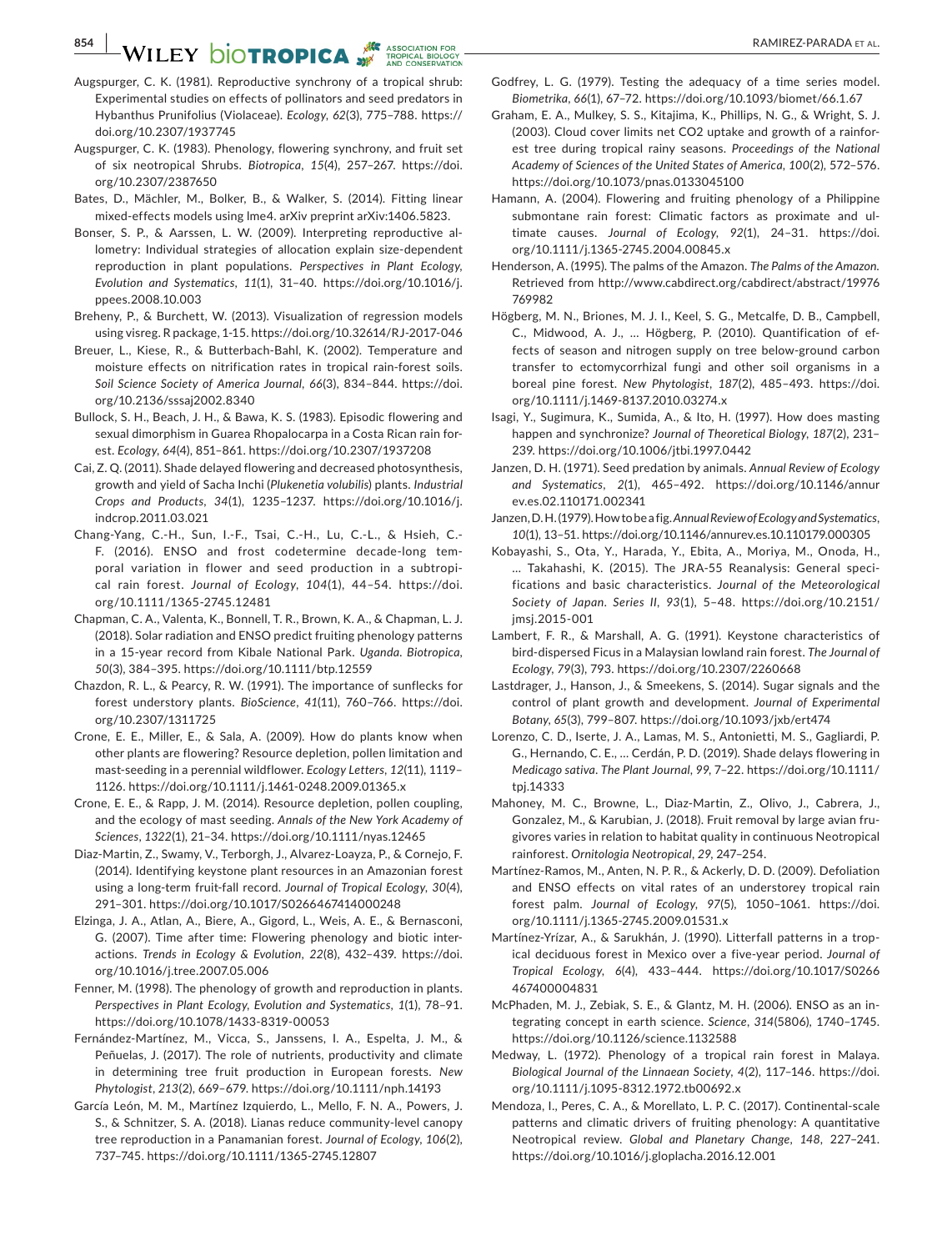- Milton, K., Windsor, D. M., Morrison, D. W., & Estribi, M. A. (1982). Fruiting phenologies of two neotropical *Ficus* species. *Ecology*, *63*(3), 752–762.<https://doi.org/10.2307/1936796>
- Miyazaki, Y., Osawa, T., & Waguchi, Y. (2009). Resource level as a proximate factor influencing fluctuations in male flower production in *Cryptomeria japonica* D. Don. *Journal of Forest Research*, *14*(6), 358– 364.<https://doi.org/10.1007/s10310-009-0148-2>
- Nakamura, M., Muller, O., Tayanagi, S., Nakaji, T., & Hiura, T. (2010). Experimental branch warming alters tall tree leaf phenology and acorn production. *Agricultural & Forest Meteorology*, *150*(7), 1026– 1029.<https://doi.org/10.1016/j.agrformet.2010.04.001>
- Newstrom, L. E., Frankie, G. W., & Baker, H. G. (1994). A new classification for plant phenology based on flowering patterns in lowland tropical rain forest trees at La Selva. *Costa Rica. Biotropica*, *26*(2), 141–159. <https://doi.org/10.2307/2388804>
- Newstrom, L. E., Frankie, G. W., Baker, H. G., & Colwell, R. K. (1994). *Diversity of long-term flowering patterns. La Selva: Ecology and natural history of a neotropical rain forest* (pp. 142–160). Chicago: University of Chicago Press.
- Núñez-Avellaneda, L. A., & Rojas-Robles, R. (2008). Reproductive biology and pollination ecology of the milpesos palm *Oenocarpus bataua* in the Colombian Andes. *Caldasia*, *30*(1), 101–125.
- Obeso, J. R. (2002). The costs of reproduction in plants. *New Phytologist*, *155*(3), 321–348.<https://doi.org/10.1046/j.1469-8137.2002.00477.x>
- Ollerton, J., & Lack, A. J. (1992). Flowering phenology: An example of relaxation of natural selection? *Trends in Ecology & Evolution*, *7*(8), 274–276. [https://doi.org/10.1016/0169-5347\(92\)90175-B](https://doi.org/10.1016/0169-5347(92)90175-B)
- Orwin, K. H., Stevenson, B. A., Smaill, S. J., Kirschbaum, M. U. F., Dickie, I. A., Clothier, B. E., … Thomas, S. M. (2015). Effects of climate change on the delivery of soil-mediated ecosystem services within the primary sector in temperate ecosystems: A review and New Zealand case study. *Global Change Biology*, *21*(8), 2844–2860. [https://doi.](https://doi.org/10.1111/gcb.12949) [org/10.1111/gcb.12949](https://doi.org/10.1111/gcb.12949)
- Pau, S., Wolkovich, E. M., Cook, B. I., Nytch, C. J., Regetz, J., Zimmerman, J. K., & Joseph Wright, S. (2013). Clouds and temperature drive dynamic changes in tropical flower production. *Nature Climate Change*, *3*(9), 838–842.<https://doi.org/10.1038/nclimate1934>
- Pedersen, H. B., & Balslev, H (1992). The economic botany of ecuadorean palms. In M. Plotkin & L. Famolare (Eds.), *Sustainable Harvest and Marketing of Rain Forest Products* (pp. 173–191). Washington, DC: Island Press.
- Poorter, H., Niinemets, Ü., Ntagkas, N., Siebenkäs, A., Mäenpää, M., Matsubara, S., & Pons, T. (2019). A meta-analysis of plant responses to light intensity for 70 traits ranging from molecules to whole plant performance. *New Phytologist*, *223*, 1073–1105. [https://doi.](https://doi.org/10.1111/nph.15754) [org/10.1111/nph.15754](https://doi.org/10.1111/nph.15754)
- R Core Team (2019). *R: A language and environment for statistical computing*. Vienna, Austria: R Foundation for Statistical Computing. [http://](http://www.R-project.org/) [www.R-project.org/](http://www.R-project.org/)
- Ramirez-Parada, T., Cabrera, D., Diaz-Martin, Z., Browne, L., & Karubian, J. (2020). Data from: Resource-related variables drive individual variation in flowering phenology and mediate population-level flowering responses to climate in an asynchronously reproducing palm. *Dryad Digital Repository*.<https://doi.org/10.25349/D95P5W>
- Rathcke, B., & Lacey, E. P. (1985). Phenological patterns of terrestrial plants. *Annual Review of Ecology and Systematics*, *16*(1), 179–214. <https://doi.org/10.1146/annurev.es.16.110185.001143>
- Reekie, E. G., & Bazzaz, F. A. (1987). Reproductive effort in plants. 1. Carbon allocation to reproduction. *American Naturalist*, *129*(6), 876– 896. <https://doi.org/10.1086/284681>
- Richardson, S. J., Allen, R. B., Whitehead, D., Carswell, F. E., Ruscoe, W. A., & Platt, K. H. (2005). Climate and net carbon availability determine temporal patterns of seed production by Nothofagus. *Ecology*, *86*(4), 972–981. <https://doi.org/10.1890/04-0863>

# **RAMIREZ-PARADA ET AL.** 855<br> **DIOTROPICA**

- Rifai, S. W., Girardin, C. A. J., Berenguer, E., del Aguila-Pasquel, J., Dahlsjö, C. A. L., Doughty, C. E., … Malhi, Y. (2018). ENSO Drives inter-annual variation of forest woody growth across the tropics. *Philosophical Transactions of the Royal Society of London. Series B, Biological Sciences*, *373*(1760), 20170410. <https://doi.org/10.1098/rstb.2017.0410>
- Rojas-Robles, R., & Stiles, F. G. (2009). Analysis of a supra-annual cycle: Reproductive phenology of the palm *Oenocarpus bataua* in a forest of the Colombian Andes. *Journal of Tropical Ecology*, *25*(1), 41–51. <https://doi.org/10.1017/S026646740800552X>
- Ruan, Y.-L. (2014). Sucrose metabolism: Gateway to diverse carbon use and sugar signaling. *Annual Review of Plant Biology*, *65*(1), 33–67. <https://doi.org/10.1146/annurev-arplant-050213-040251>
- Ruiz, R. R., & da Alencar, J. C. (2004). Comportamento fenológico da palmeira patauá (*Oenocarpus bataua*) na reserva florestal Adolpho Ducke, Manaus, Amazonas. Brasil. *Acta Amazonica*, *34*(4), 553–558. <https://doi.org/10.1590/S0044-59672004000400007>
- Sakai, S., Harrison, R. D., Momose, K., Kuraji, K., Nagamasu, H., Yasunari, T., … Nakashizuka, T. (2006). Irregular droughts trigger mass flowering in aseasonal tropical forests in Asia. *American Journal of Botany*, *93*(8), 1134–1139.<https://doi.org/10.3732/ajb.93.8.1134>
- Satake, A., & Iwasa, Y. (2000). Pollen coupling of forest trees: Forming synchronized and periodic reproduction out of chaos. *Journal of Theoretical Biology*, *203*(2), 63–84.<https://doi.org/10.1006/jtbi.1999.1066>
- Schielzeth, H. (2010). Simple means to improve the interpretability of regression coefficients. *Methods in Ecology and Evolution*, *1*(2), 103– 113.<https://doi.org/10.1111/j.2041-210X.2010.00012.x>
- Smith, T. M., Reynolds, R. W., Peterson, T. C., & Lawrimore, J. (2008). Improvements to NOAA's historical merged land–ocean surface temperature analysis (1880–2006). *Journal of Climate*, *21*(10), 2283–2296.
- Stenseth, N. C., Ottersen, G., Hurrell, J. W., Mysterud, A., Lima, M., Chan, K. S., … Ådlandsvik, B. (2003). Review article. Studying climate effects on ecology through the use of climate indices: The North Atlantic Oscillation, El Niño Southern Oscillation and beyond. *Proceedings of the Royal Society of London. Series B: Biological Sciences*, *270*(1529), 2087–2096.<https://doi.org/10.1098/rspb.2003.2415>
- Stephenson, A. G. (1981). Flower and fruit abortion: Proximate causes and ultimate Functions. *Annual Review of Ecology and Systematics*, *12*(1), 253–279.<https://doi.org/10.1146/annurev.es.12.110181.001345>
- ter Steege, H., Pitman, N. C. A., Sabatier, D., Baraloto, C., Salomao, R. P., Guevara, J. E., … Silman, M. R. (2013). Hyperdominance in the Amazonian tree flora. *Science*, *342*(6156), 1243092. [https://doi.](https://doi.org/10.1126/science.1243092) [org/10.1126/science.1243092](https://doi.org/10.1126/science.1243092)
- Terborgh, J. (1986). Keystone plant resources in the tropical forest. Conservation Biology: The Source of Scarcity and Diversity. Retrieved from<http://ci.nii.ac.jp/naid/10016890065/>
- Tucker-Lima, J. M. T., Caruso, N. M., Clugston, J., & Kainer, K. A. (2018). Landscape change alters reproductive phenology and sex expression in Attalea palms (Arecaceae) of southwestern Amazonia. *Plant Ecology*, *219*(10), 1225–1245. <https://doi.org/10.1007/s11258-018-0874-7>
- Visser, M. D., Bruijning, M., Wright, S. J., Muller-Landau, H. C., Jongejans, E., Comita, L. S., & de Kroon, H. (2016). Functional traits as predictors of vital rates across the life cycle of tropical trees. *Functional Ecology*, *30*(2), 168–180. <https://doi.org/10.1111/1365-2435.12621>
- Wahl, V., Ponnu, J., Schlereth, A., Arrivault, S., Langenecker, T., Franke, A., … Schmid, M. (2013). Regulation of flowering by trehalose-6-phosphate signaling in *Arabidopsis thaliana*. *Science*, *339*(6120), 704–707. <https://doi.org/10.1126/science.1230406>
- Weiner, J., Campbell, L. G., Pino, J., & Echarte, L. (2009). The allometry of reproduction within plant populations. *Journal of Ecology*, *97*(6), 1220–1233. <https://doi.org/10.1111/j.1365-2745.2009.01559.x>
- Wright, S. J., & Calderón, O. (2006). Seasonal, El Niño and longer term changes in flower and seed production in a moist tropical forest. *Ecology Letters*, *9*(1), 35–44. [https://doi.](https://doi.org/10.1111/j.1461-0248.2005.00851.x) [org/10.1111/j.1461-0248.2005.00851.x](https://doi.org/10.1111/j.1461-0248.2005.00851.x)